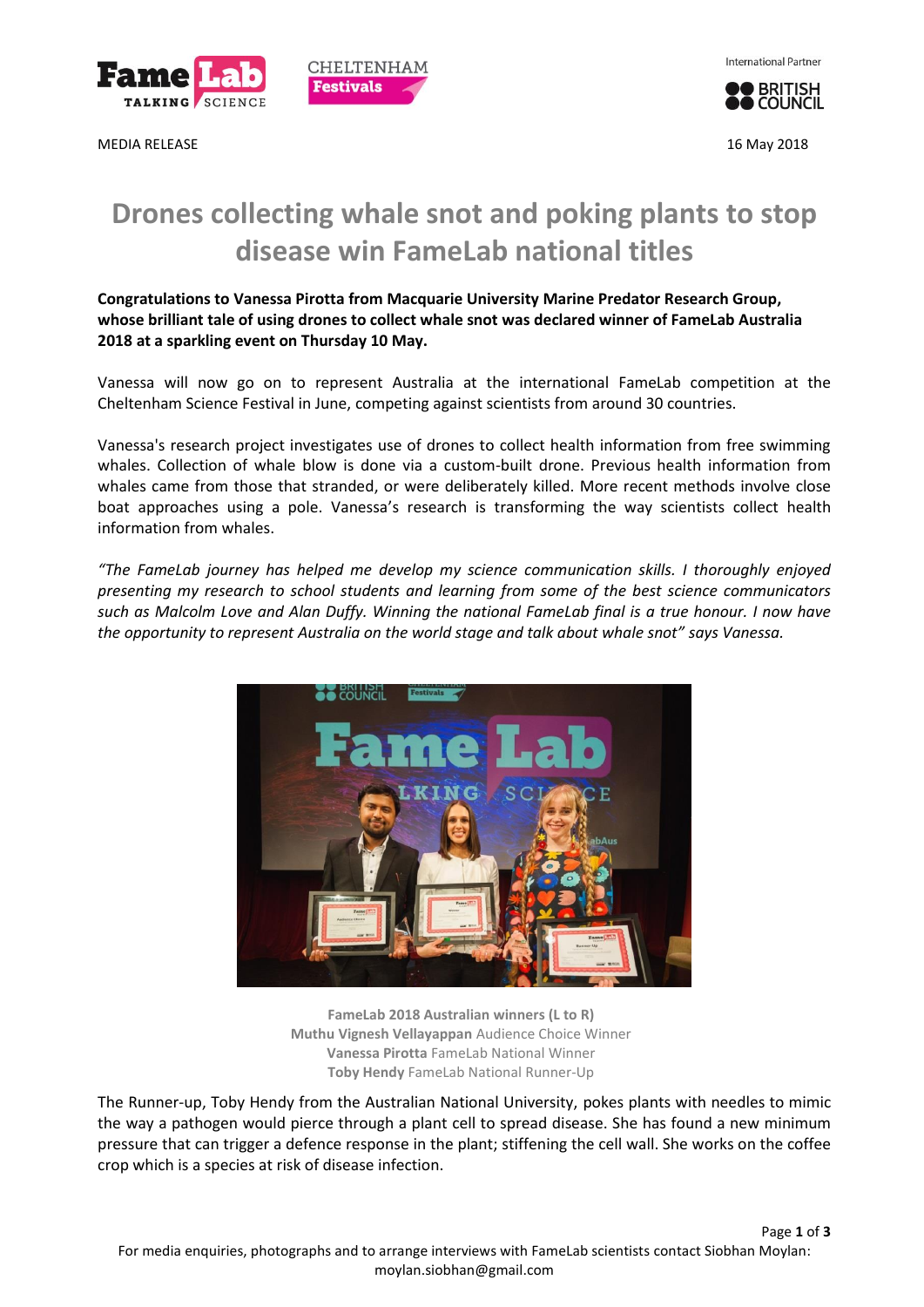The Audience Choice winner, Muthu Vignesh Vellayappan from Monash University, is designing more effective heart patches to save heart patients. Heart muscle cells don't efficiently align on some patches, leading to poor healing. Muthu's research uses 3D printing and post-processing techniques to produce more effective grooved cardiac patch material.

"We are thrilled that Vanessa Pirotta will bring the innovation of Australian marine science to a global stage. British and Australian scientists have always worked closely together, with over 6000 joint papers published, and we are delighted that Vanessa's work will now have this international exposure. The diversity of talent and exploration in this country is astounding, and we thank all the FameLab finalists for reminding us what a fascinating world we live in," Helen Salmon, Director British Council in Australia commented.

The national final was hosted by Prof Alan Duffy and the judges were Helen Salmon (Director British Council in Australia), ABC's Robyn Williams and Lyn Beazley AO at the Octagon Theatre, University of Western Australia, Perth.

## **Distinguished guests included**

British High Commissioner to Australia Her Excellency Menna Rawlings CBE Vice Chancellor, University of Western Australia Prof Dawn Freshwater Member for Armadale, Western Australia Dr Tony Buti MLA Nobel Prize Laureate Barry James Marshall, AC, FRACP, FRS, FAA Barrister and former Governor of Western Australia Malcolm McCusker AC, CVO, QC, CitWA Alec Coles OBE, CEO of Western Australian Museum

> **WINNER:** Vanessa Pirotta, Macquarie University **RUNNER UP:** Toby Hendy, Australian National University **AUDIENCE'S CHOICE:** Muthu Vignesh Vellayappan, Monash University

> The scientists are available for interview. Photographs are available at <https://www.flickr.com/gp/britishcouncilaustralia/C89kCc>

## **Media enquiries: contact Siobhan Moylan at PiNCH! MEDIA on, +61 422 755 785 | [moylan.siobhan@gmail.com](mailto:moylan.siobhan@gmail.com)**

FameLab 2018 is presented by the British Council and Cheltenham Festivals | Founding partners: Western Australian Museum and The McCusker Charitable Foundation | Major partner: Woodside Energy Ltd | University partners: Curtin University, Edith Cowan University, Murdoch University, University of Technology Sydney and University of Western Australia | Venue partners: Museum of Applied Arts & Sciences, Queensland Museum, Museums Victoria, Western Australian Museum and Western Australian Museum Foundation | QLD presenting partner: World Science Festival, Brisbane | WA presenting partner: the Department of Jobs, Tourism, Science & Innovation | UK Government partner: British High Commission | Media partner: Australia's Science Channel | Training and advocacy partner: Inspiring Australia